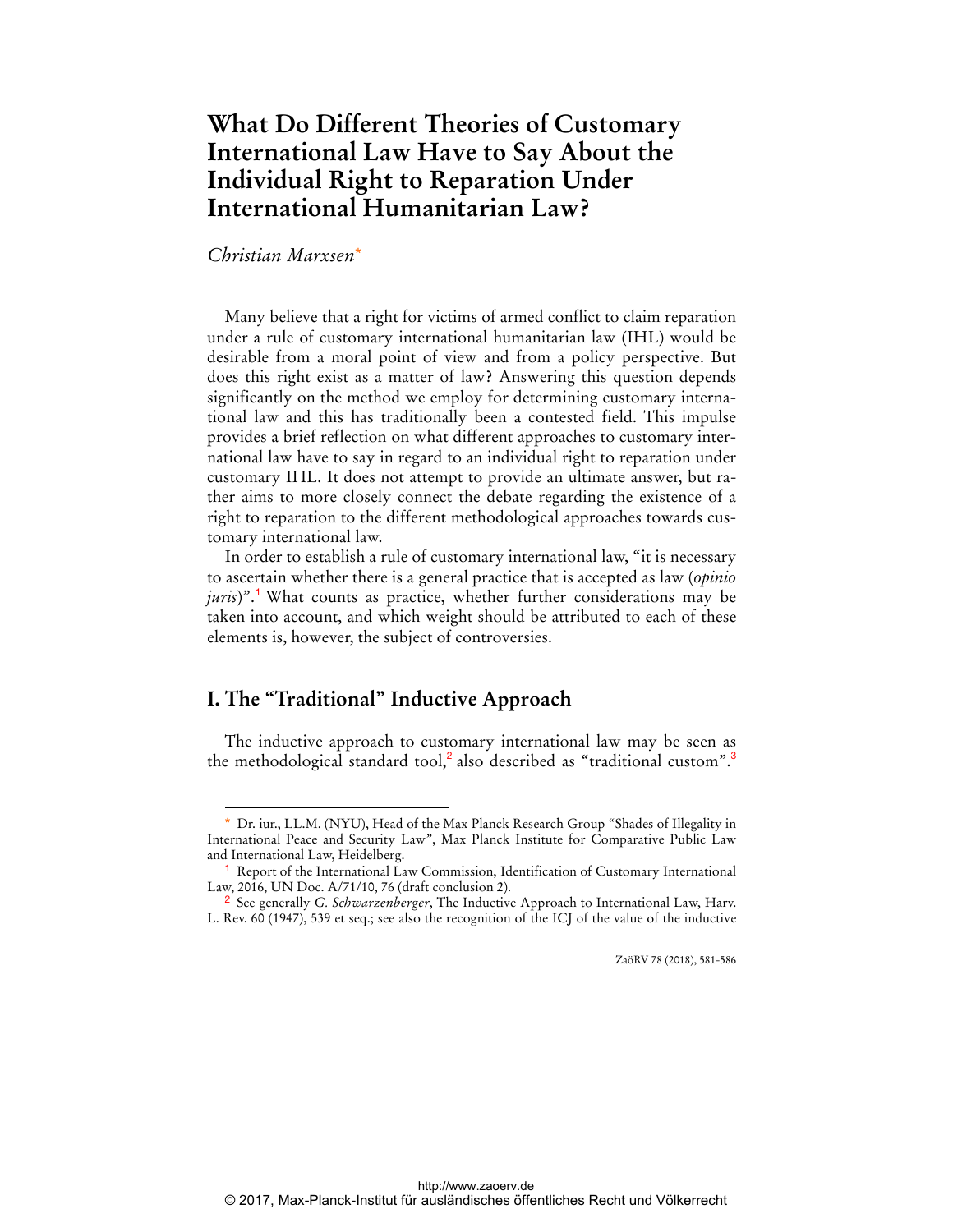#### 582 *Marxsen*

Customary rules are inferred from an analysis of what States are doing "on the ground", identifying patterns in the practice of States and analysing whether this practice is accompanied by a sense of legal obligation (*opinio iuris*). In regard to the right to reparation this approach would not lead far. As pointed out in the introduction to these Impulses, we face a rather consolidated practice – especially of domestic courts – of not granting an individual right to reparation. Moreover, what proponents of an individual right to reparation claim to be supporting evidence for such a right (especially the practice of awarding reparation under human rights regimes, international criminal law and before certain *ad hoc* commissions) does not figure as a valid argument under this traditional perspective. The practice stems from or is related to different sub-fields of international law or does not unambiguously support an individual right to reparation. The work of the United Nations Compensation Commission (UNCC) for example, mainly addressed Iraq's responsibility for the violation of the *jus contra bellum* and only under very specific circumstances dealt with violations of IHL. While dealing with violations of IHL, the Ethiopia-Eritrea Claims Commission held that the claims before it were not those of the individual, but rather those of the State.<sup>4</sup> In international criminal law, reparation claims are directed against the perpetrator rather than against the State, so the structure and character of the legal claim is very much different from what we are looking for in the framework of IHL where the debate is about a right to claim reparation from the State. Obligations under international human rights law result from specific legal regimes (mostly from human rights treaties) and the respective practice cannot without problem be counted as practice within the armed conflict framework addressed by IHL. Thus, taking an inductive approach, State practice speaks against an individual right to reparation.

## **II. "Modern" Approaches**

This is, however, not the end of the story. Other approaches to custom – also described as "modern custom"<sup>5</sup> – put less emphasis on States' "actual

<sup>4</sup> See in the introduction to these Impulses, especially note 42.

5 *A. Roberts* (note 3), 758.

ZaöRV 78 (2018)

 $\overline{a}$ 

method: ICJ, *Delimitation of the Maritime Boundary in the Gulf of Maine Area*, Judgement, 12.10.1984, ICJ Reports 1984, 246, para. 111.

<sup>3</sup> *A. Roberts*, Traditional and Modern Approaches to Customary International Law: A Reconciliation, AJIL 95 (2001), 758.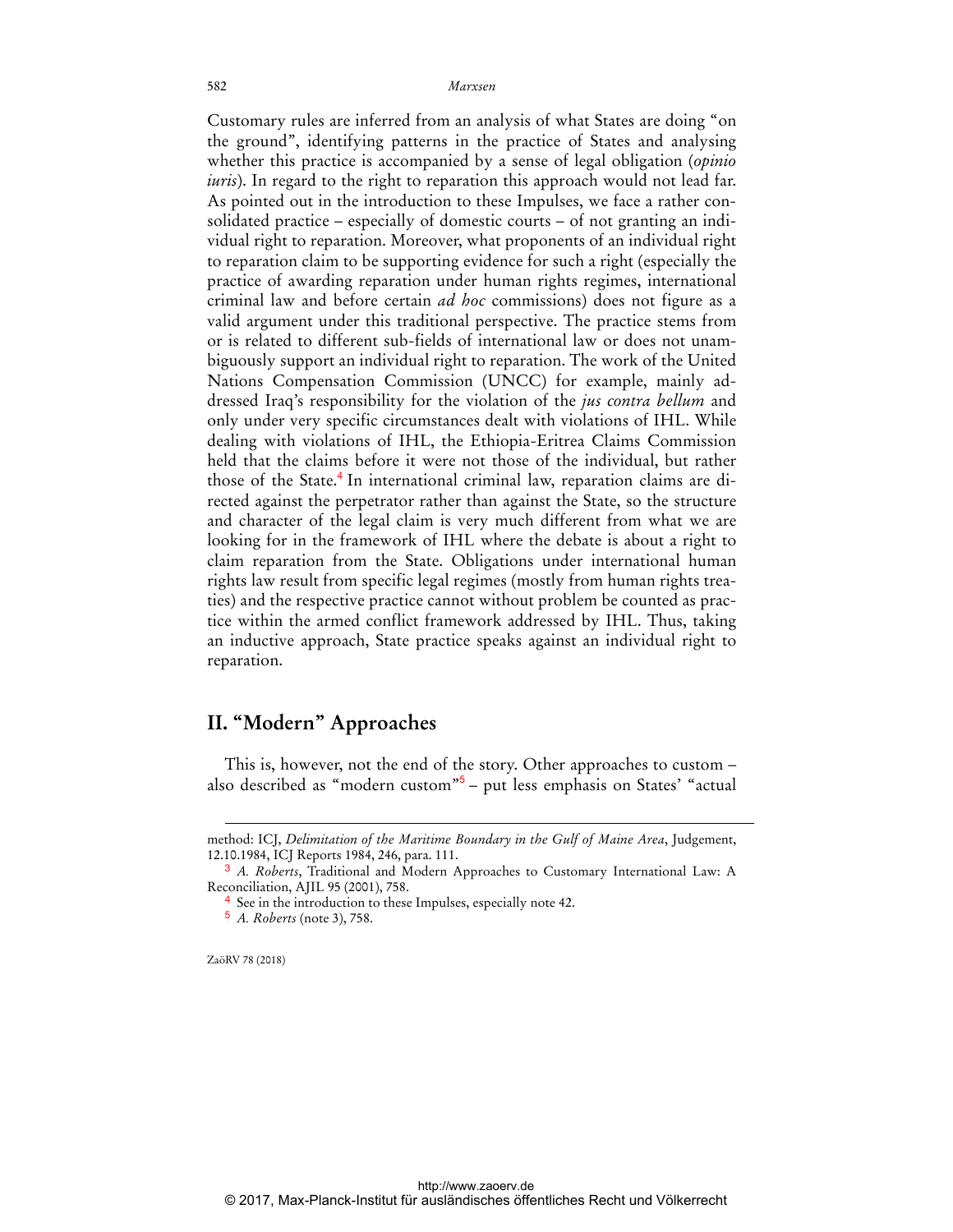practice" but rather focuses on articulations of *opinio iuris* from which the customary rule is then established by means of *deduction*. Such an approach therefore makes it easier to overcome a lack of rule-confirming practice (and even to disregard contrary State practice) in cases where we have strong articulations of the legal opinions of States. Traditional examples of such articulations include the United Nations (UN) General Assembly's Definition of Aggression<sup>6</sup> or the Friendly Relations Declaration<sup>7</sup> from which the International Court of Justice (ICJ) deduced customary obligations concerning the prohibition on the use of force in its *Nicaragua* judgement.<sup>8</sup>

We find the most general statement of an international body affirmative of an individual right to reparation in the UN's Basic Principles and Guidelines on the Right to Remedy and Reparation.<sup>9</sup> It is already controversial whether UN General Assembly resolutions can at all be regarded as expressions of State practice or *opinio iuris*. In regard to the Basic Principles a further obstacle occurs. It is difficult to qualify these Principles as authoritative expressions of *opinio iuris*, because they expressly claim to "not entail new international or domestic legal obligations".<sup>10</sup> Thus, any attempt to derive legal obligations from the Basic Principles can be refuted with the argument that States expressly did not deem the Principles' content to reflect legal obligations, rather than only political commitments.<sup>11</sup>

Other international documents – such as the report of the Inquiry Commission on Darfur, the *Wall* advisory opinion of the ICJ or the declaration of judges of the International Criminal Tribunal for the former Yugoslavia (ICTY) mentioned in more detail in the introduction to these Impulses – do not fall within even a broad understanding of State practice (and can neither be seen as collective expressions of *opinio iuris*) and therefore do not directly support a respective customary rule.

Nevertheless, modern approaches provide more argumentative resources for assuming a customary right to reparation than the inductive approach does.

 $\overline{a}$ 

ZaöRV 78 (2018)

<sup>6</sup> A/Res/3314(XXIX), 14.12.1974.

<sup>7</sup> A/Res/25/2625, 24.10.1970.

<sup>8</sup> See ICJ, *Military and Paramilitary Activities in and against Nicaragua*, Judgement, 27.6.1986, ICJ Reports 1986, 14, para. 188.

<sup>9</sup> UNGA, Basic Principles and Guidelines on the Right to a Remedy and Reparation for Victims of Gross Violations of International Human Rights Law and Serious Violations of International Humanitarian Law, adopted on 16.12.2005, UN Doc. A/RES/60/147, 21.3.2006.

<sup>10</sup> UN Basic Principles (note 9), 3.

<sup>11</sup> See further on this topic the analysis of *F.-J. Langmack* and *C. Sandoval* in this issue.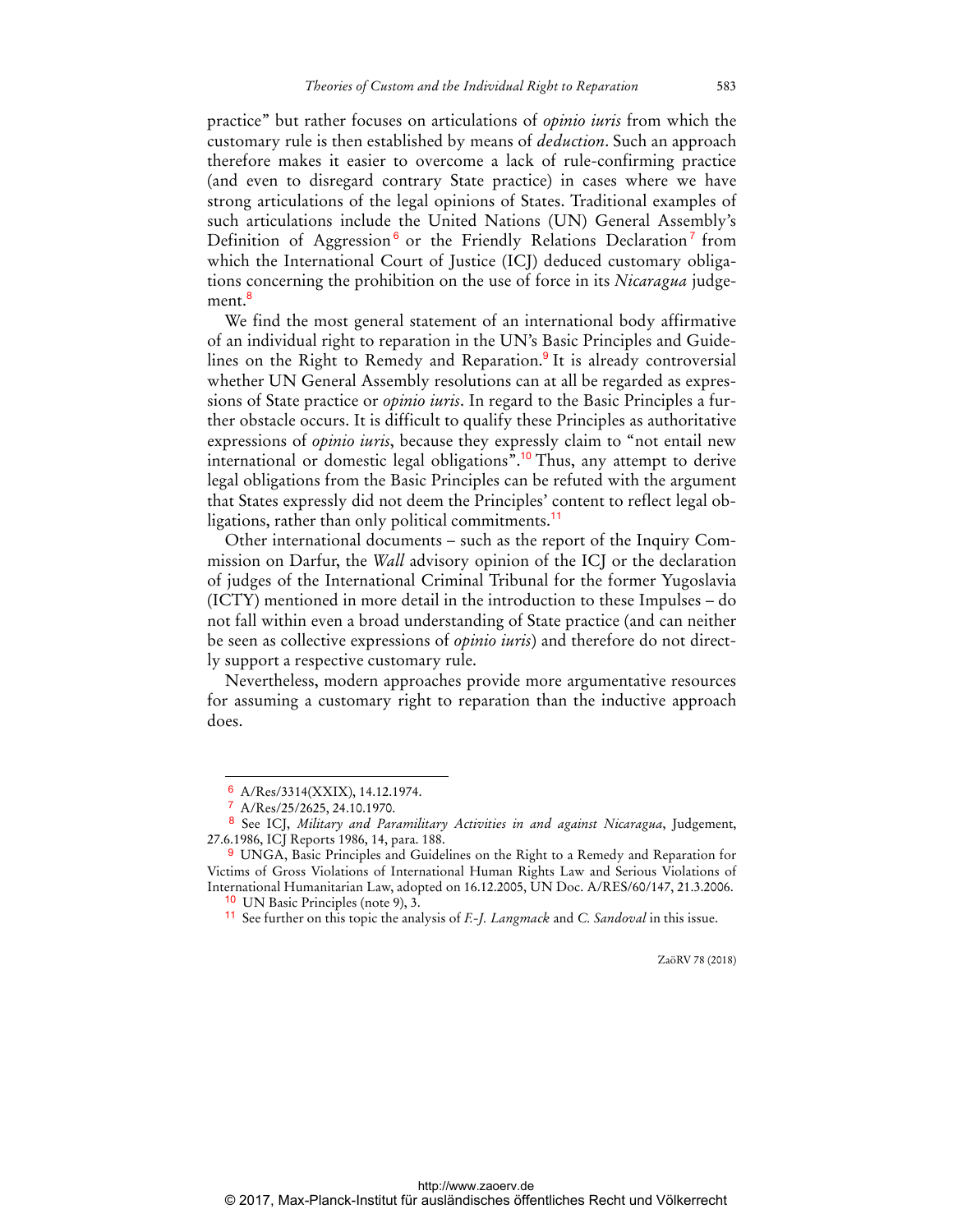### **III. Principle-Oriented Approaches**

We further find approaches to customary international law that argue that certain customary rules may be derived from foundational principles of the international legal order. Thus, they take into account considerations that cannot be seen to be firmly grounded in solid State practice, but rather result from general legal, partly even moral principles. The ICJ, for example, based a legal obligation *inter alia* on the "general and well recognized" principle of "elementary considerations of humanity".<sup>12</sup>

*Christian Tomuschat* has argued that some customary obligations can be deduced from the constitutional foundations of international law. He has, above all, the principle of sovereign equality in mind,<sup>13</sup> but also certain "common values of mankind" especially during warfare, the violation of which would result in criminal responsibility, as assumed by the International Military Tribunal in Nuremberg.<sup>14</sup>

Other authors also explicitly suggest taking values into account when determining customary rules. *Enzo Cannizzaro*, for example, proposes a "balance-of-value approach" to customary international law. This approach takes into account social values, not as "pre-conceived ideas", but rather "considers values as legal structures, i.e. values which have already assumed a legal form and crossed the threshold of normativity".<sup>15</sup>

The argument for an individual right to reparation strongly depends on a similar line of reasoning, expanding the potential principles or values from which customary obligations can be deduced (as proposed e.g. by *Tomuschat*) to the acknowledgment of the individual as the ultimate beneficiary of international law. If it can be shown that the protection of the individual is an underlying constitutional principle of the international legal order, this could also serve as a value within the process of establishing customary international law. The role of the individual is, after all, not a mere abstract "pre-conceived idea" but has permeated deeply into various fields of international law and may thus be seen as a structural feature.<sup>16</sup> We can witness a turn to the individual on many levels, as illustrated by the acknowledgment

ZaöRV 78 (2018)

 $\overline{a}$ 

<sup>12</sup> ICJ, *Corfu Channel* Case, Judgement, 9.4.1949, ICJ Reports 1949, 4, 22 see also: ICJ, *Nicaragua* (note 8), para. 218.

<sup>13</sup> *C. Tomuschat*, Obligations Arising for States Without or Against Their Will, RdC 241 (1993), 293 et seq.

<sup>14</sup> *C. Tomuschat* (note 13), 300 et seq.

<sup>15</sup> *E. Cannizzaro*, Customary International Law on the Use of Force: Inductive Approach vs. Value-oriented Approach, in: E. Cannizzaro/P. Palchetti (eds.), Customary International Law on the Use of Force, 2005, 263.

<sup>16</sup> See generally *A. Peters*, Beyond Human Rights, 2017.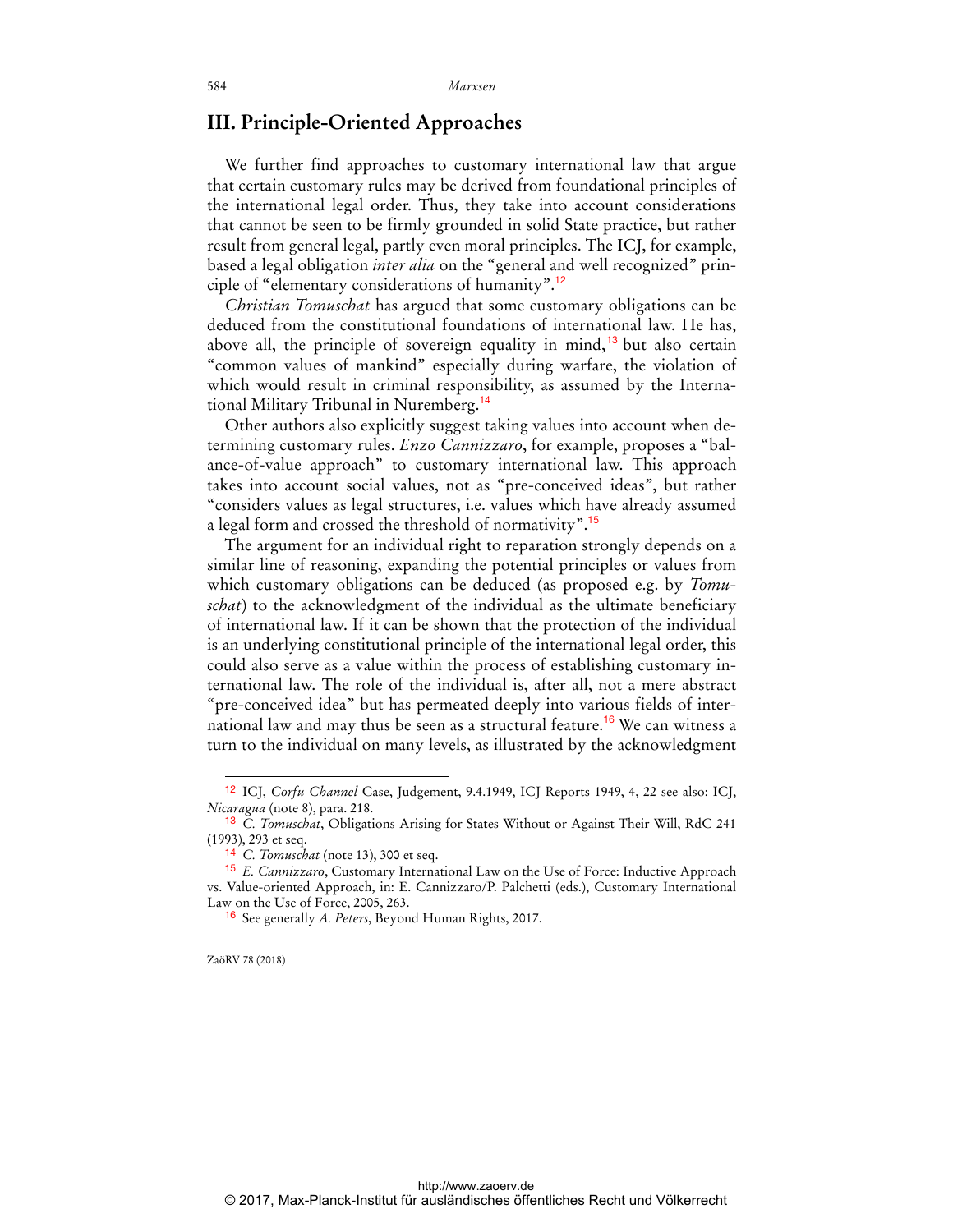of individual protection in international human rights law, international criminal law, and further international mechanisms. At the core of this approach to custom would therefore be the acknowledgment of an individualoriented general (constitutional) principle of the international legal order, which is seen to inform the formulation of customary international rules.

### **IV. Concluding Observations**

 $\overline{a}$ 

Which one of the described approaches is the correct one? There is no objective answer to this as there is "no settled customary practice governing how to define customary rules of law".<sup>17</sup> Rather, there is much contestation and difference of opinion about the methodology, not in the least because, as *Tom Ruys* points out, "[t]he methodological approach one adopts to a large degree determines the outcome of any inquiry into the substantive content of the law".<sup>18</sup> The ICJ itself has not taken a clear stand on its methodology and has resorted to induction, deduction, but also referenced substantive principles, such as the mentioned "elementary considerations of humanity". As *Stefan Talmon* convincingly states, "[t]he main method employed by the Court is not induction or deduction but assertion".<sup>19</sup>

The reference to values and general "constitutional principles" for establishing the content of customary rules takes place on a much more uncertain terrain than the reference to solid State practice and is therefore much more vulnerable to critique than the more traditional approaches to custom. Moreover, one should also be careful what one wishes for. It may seem morally justified to base the individual right to reparation on a constitutional principle related to the individual. The danger from a more general point of view is that the employment of such a loose approach to custom (with less rigorous standards), will ultimately not primarily support the interests of the weak (e.g. the victims of armed conflict), but rather support attempts by powerful States to shape customary rules, for example by creating customary justifications for military interventions. If we derive customary rules from the principle of the individual, we should not be surprised if others derive customary rules from the principle of statehood, arguing for more

<sup>17</sup> *E. Kadens/E. A. Young*, How Customary Is Customary International Law, Wm. & Mary L. Rev. 54 (2013), 911.

<sup>&</sup>lt;sup>8</sup> *T. Ruys*, Armed Attack and Article 51 of the UN Charter – Evolutions in Customary Law and Practice, 2010, 6.

<sup>19</sup> *S. Talmon*, Determining Customary International Law: The ICJ's Methodology between Induction, Deduction and Assertion, EJIL 26 (2015), 434.